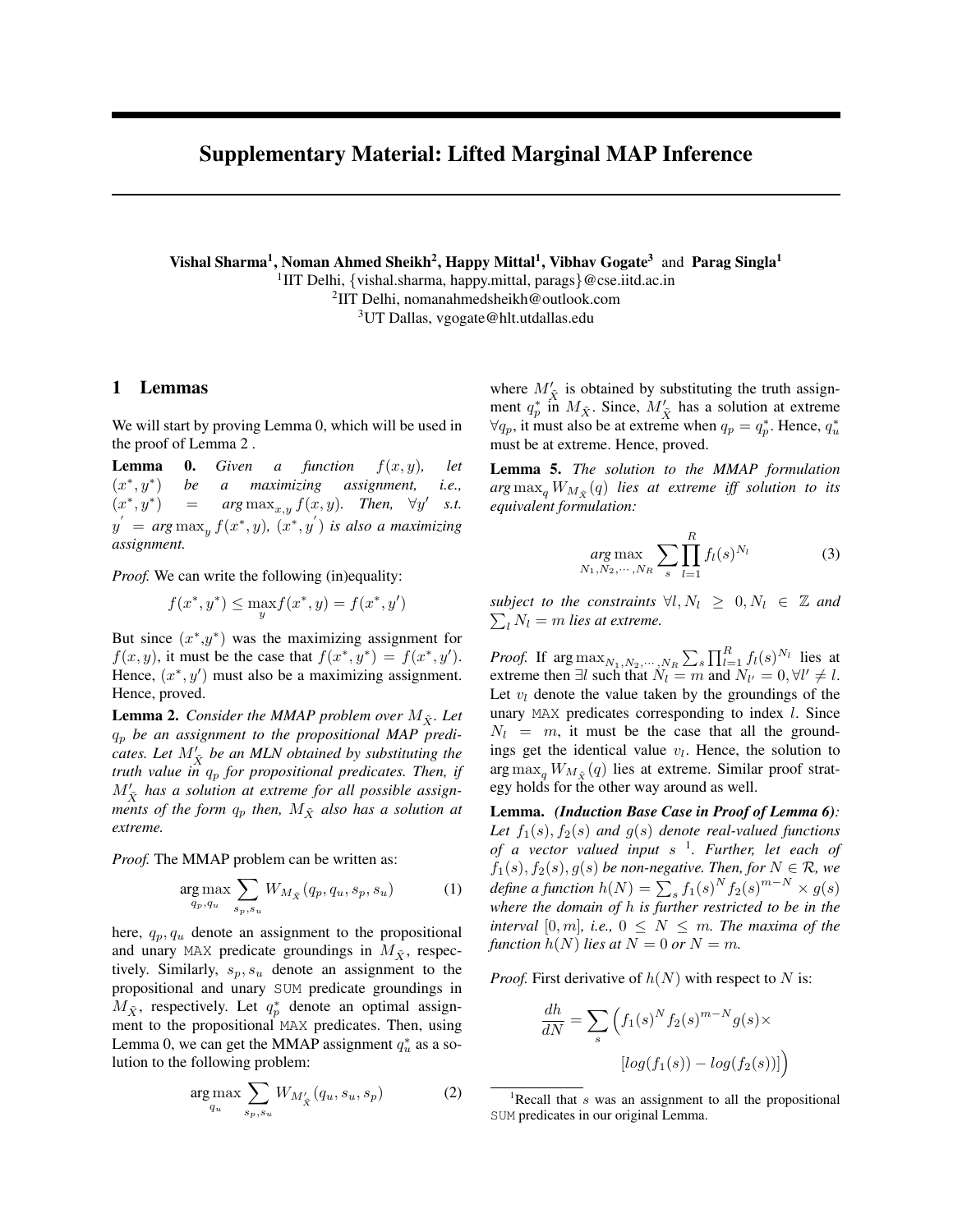Second derivative of  $h(N)$  with respect to N is given as:

$$
\frac{d^2h}{dN^2} = \sum_{s} \left( f_1(s)^N f_2(s)^{m-N} g(s) \times \left[ \log(f_1(s)) - \log(f_2(s)) \right]^2 \right) \ge 0
$$

The inequality follows from the fact that each of  $f_1, f_2, g$ is non-negative. Hence, the second derivative of  $h(N)$  is non-negative which means the function is convex. Therefore, the maximum value of this function must lie at the end points of its domain, i.e, either at  $N = 0$  or at  $N = m$ .

Lemma 8. *Let* M *be an MLN and* M<sup>r</sup> *be the reduced MLN with respect to the SOM-R equivalence class X. Let* q *and* q <sup>r</sup> *denote two corresponding extreme assignments*  $\lim M$  *and*  $M^r$ , respectively. Then,  $\exists$  *a* monotonically in*creasing function g such that*  $W_M(q) = g(W_{M^r}(q^r))$ *.* 

*Proof.* First, we note that if we multiply the weight  $w_i$ of a formula  $f_i$  in an MLN by a factor k, then, the corresponding potential  $\phi_{ij}$  (i.e., potential corresponding to the  $j<sup>th</sup>$  grounding of the  $i<sup>th</sup>$  formula) gets raised to the power k. If  $w_i$  gets replaced by  $k \times w_i$ , then, correspondingly,  $\phi_{ij}$  gets replaced by  $(\phi_{ij})^k$   $\forall j$ . We will use this fact in the following proof.

As in the case of Lemma 7, we will instead work with the variablized MLNs  $M_{\tilde{X}}$  and  $M_{\tilde{X}}^r$ , respectively. Let  $q = (q_p, q_u)$  be the MMAP assignment for Q in  $M_{\tilde{X}}$ and similarly  $q = (q_p^r, q_u^r)$  be the MMAP assignment for  $\mathcal Q$  in  $M_{\tilde X}^r.$ 

For MLN  $M_{\tilde{X}}$ , the MMAP objective  $W_M$  at  $(q_p, q_u)$  can be written as  $W_{M_{\tilde{X}}}(q_p, q_u) =$ :

$$
\sum_{s_p, s_u} \left( \prod_{i=1}^r \prod_{j=1}^m \phi_{ij}(q_p, q_u, s_p, s_u) \prod_{k=1}^t \phi_k(q_p, s_p) \right) \tag{4}
$$

where  $\phi_{ij}$  are potentials over formulas containing some  $X \in X$  and  $\phi_k$  are potentials over formulas which do not contain any  $X \in X$ . In particular, note that we have separated out the formulas which involve a variable from the class  $X$  from those which don't.  $r$  denotes the count of the formulas of the first type and  $t$  denotes the count of the formulas of the second type. We will use this form in the following proof.

Let the reduced domain of  $\tilde{X}$  in  $M<sup>r</sup>$  is given by  $\{x_1\}$ , i.e., the only constant which remains in the domain is corresponding to index  $j = 1$ . Next we prove the above lemma for the two cases considered in Definition 5:

**CASE 1**:  $\forall P \in \mathcal{S}, P$  contains a variable from  $\tilde{X}$ In this case  $M_{\tilde{X}}$  and  $M_{\tilde{X}}^r$  will not contain any propositional SUM predicate i.e.  $s_p = \emptyset$ .

In this case, while constructing  $M_{\tilde{X}}^r$ , for formulas not containing some  $X \in \overline{X}$  we divided the weight by m. This combined with the result stated in the beginning of this proof, the MMAP objective for  $M_{\tilde{X}}^r$  can be written as:

$$
W_{M_{\tilde{X}}^r}(q_p, q_u) = \sum_{s_u} \Big( \prod_{i=1}^r \phi_{i1}(q_p, q_{u_1}, s_{u_1}) \prod_{k=1}^t \phi_k(q_p)^{\frac{1}{m}} \Big)
$$
  
=  $\Big( \sum_{s_{u_1}} \prod_{i=1}^r \phi_{i1}(q_p, q_{u_1}, s_{u_1}) \Big) \prod_{k=1}^t \phi_k(q_p)^{\frac{1}{m}}$ 

Next for MLN  $M_{\tilde{X}}$  we have,  $W_{M_{\tilde{X}}}(q_p, q_u) =$ 

$$
\sum_{s_u} \Big( \prod_{i=1}^r \prod_{j=1}^m \phi_{ij}(q_p, q_u, s_u) \prod_{k=1}^t \phi_k(q_p) \Big)
$$
  
\n
$$
= \Big( \sum_{s_u} \prod_{j=1}^m \prod_{i=1}^r \phi_{ij}(q_p, q_u, s_u) \Big) \prod_{k=1}^t \phi_k(q_p)
$$
  
\n
$$
= \Big( \sum_{s_{u_j}} \prod_{j=1}^m \prod_{i=1}^r \phi_{ij}(q_p, q_{u_j}, s_{u_j}) \Big) \prod_{k=1}^t \phi_k(q_p)
$$
  
\n
$$
= \Big( \prod_{j=1}^m \sum_{s_{u_j}} \prod_{i=1}^r \phi_{ij}(q_p, q_{u_j}, s_{u_j}) \Big) \prod_{k=1}^t \phi_k(q_p)
$$
  
\n
$$
= \Big( \prod_{j=1}^m \sum_{s_{u_j}} \prod_{i=1}^r \phi_{ij}(q_p, q_{u_1}, s_{u_j}) \Big) \prod_{k=1}^t \phi_k(q_p)
$$
  
\n
$$
= \Big( \sum_{s_{u_j}} \prod_{i=1}^r \phi_{ij}(q_p, q_{u_1}, s_{u_j}) \Big)^m \prod_{k=1}^t \phi_k(q_p)
$$
  
\n
$$
= \Big( \sum_{s_{u_j}} \prod_{i=1}^r \phi_{ij}(q_p, q_{u_1}, s_{u_j}) \Big)^m \prod_{k=1}^t \Big( \phi_k(q_p)^{\frac{1}{m}} \Big)^m
$$
  
\n
$$
= \Big( \sum_{s_{u_j}} \prod_{i=1}^r \phi_{ij}(q_p, q_{u_1}, s_{u_j}) \Big)^m \Big( \prod_{k=1}^t \phi_k(q_p)^{\frac{1}{m}} \Big)^m
$$
  
\n
$$
= \Big( \sum_{s_{u_j}} \prod_{i=1}^r \phi_{ij}(q_p, q_{u_1}, s_{u_j}) \prod_{k=1}^t \phi_k(q_p)^{\frac{1}{m}} \Big)^m
$$
  
\n
$$
= \Big( W_{M_X^r}(q_p, q_u) \Big)^m
$$

First equality comes by removing  $s_p$  from Equation 4. In second equality we switch the order of two products. In third equality we have made explicit the dependence of  $\phi_{ij}$  on  $q_{u_j}$  and  $s_{u_j}$  i.e. groundings corresponding to  $j<sup>th</sup>$  constant. In fourth equality we use inversion elimination (de Salvo Braz, Amir, and Roth 2005) to invert